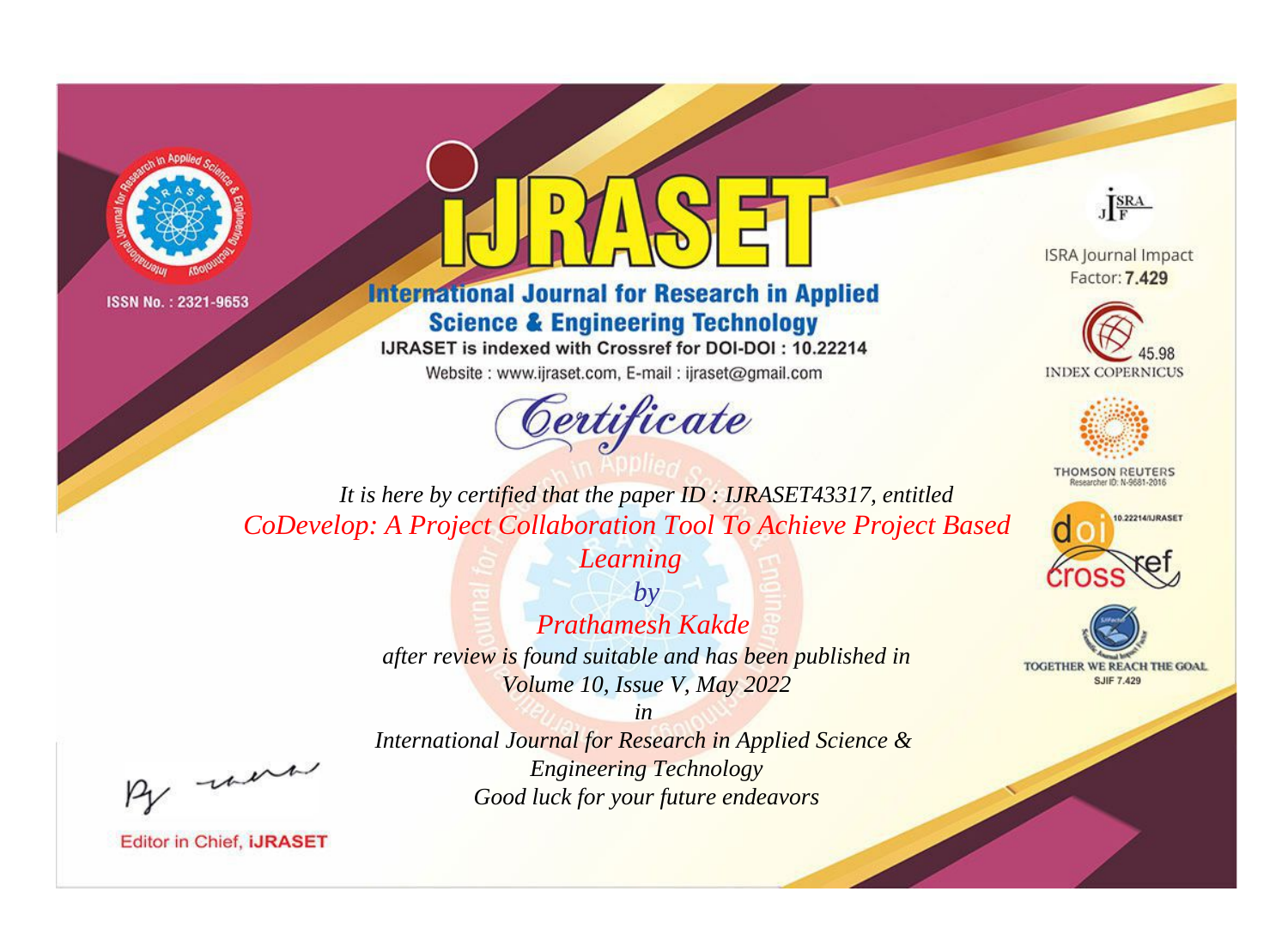



**International Journal for Research in Applied Science & Engineering Technology** 

IJRASET is indexed with Crossref for DOI-DOI: 10.22214

Website: www.ijraset.com, E-mail: ijraset@gmail.com





**ISRA Journal Impact** Factor: 7.429





**THOMSON REUTERS** 



TOGETHER WE REACH THE GOAL **SJIF 7.429** 

*It is here by certified that the paper ID : IJRASET43317, entitled CoDevelop: A Project Collaboration Tool To Achieve Project Based* 

*Learning*

*by Aniket Zalke after review is found suitable and has been published in Volume 10, Issue V, May 2022*

, un

*International Journal for Research in Applied Science & Engineering Technology Good luck for your future endeavors*

*in*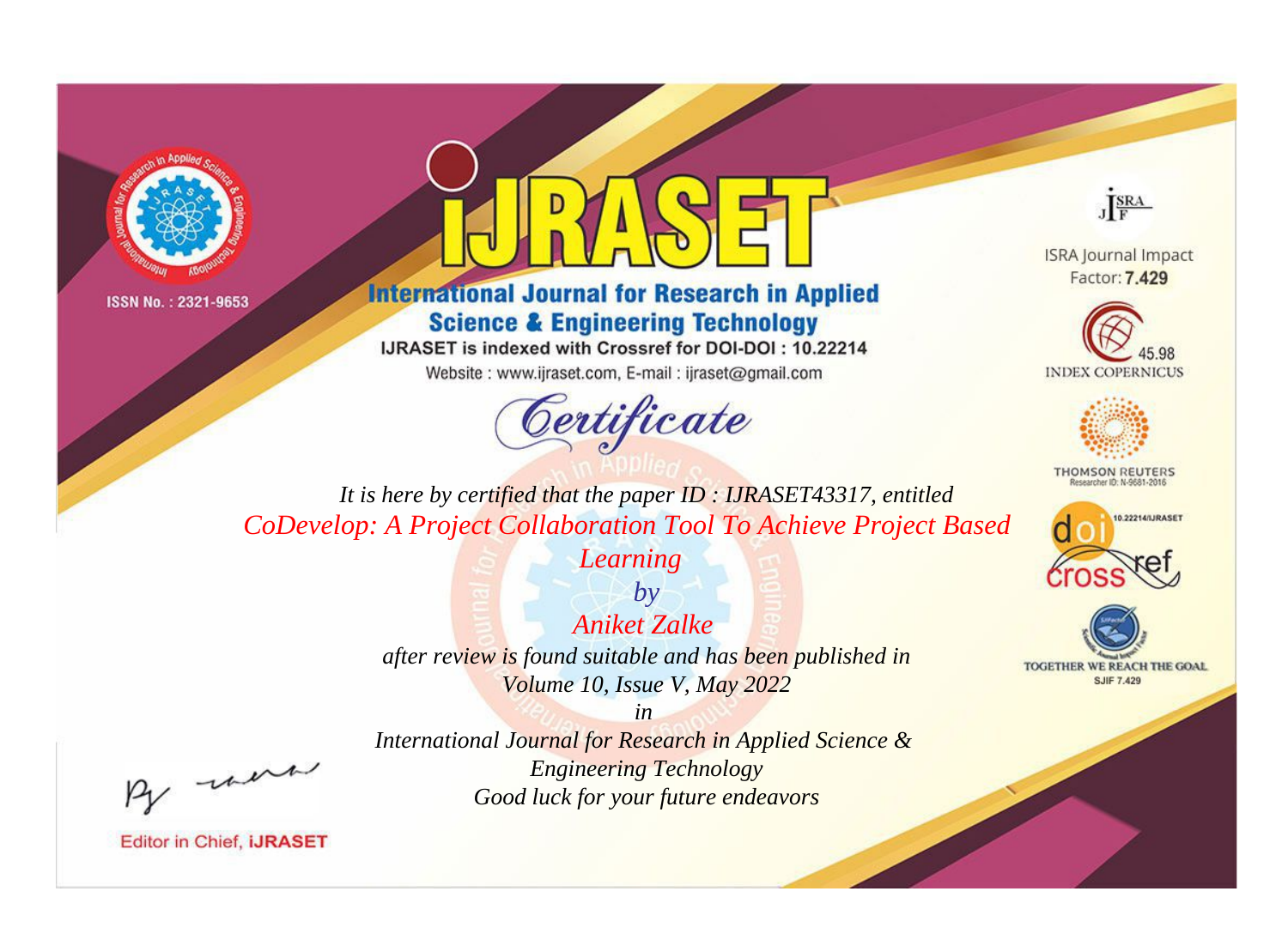



**International Journal for Research in Applied Science & Engineering Technology** 

IJRASET is indexed with Crossref for DOI-DOI: 10.22214

Website: www.ijraset.com, E-mail: ijraset@gmail.com





**ISRA Journal Impact** Factor: 7.429





**THOMSON REUTERS** 



TOGETHER WE REACH THE GOAL **SJIF 7.429** 

*It is here by certified that the paper ID : IJRASET43317, entitled CoDevelop: A Project Collaboration Tool To Achieve Project Based* 

*Learning*

*by Kaushik Suchak after review is found suitable and has been published in Volume 10, Issue V, May 2022*

, un

*International Journal for Research in Applied Science & Engineering Technology Good luck for your future endeavors*

*in*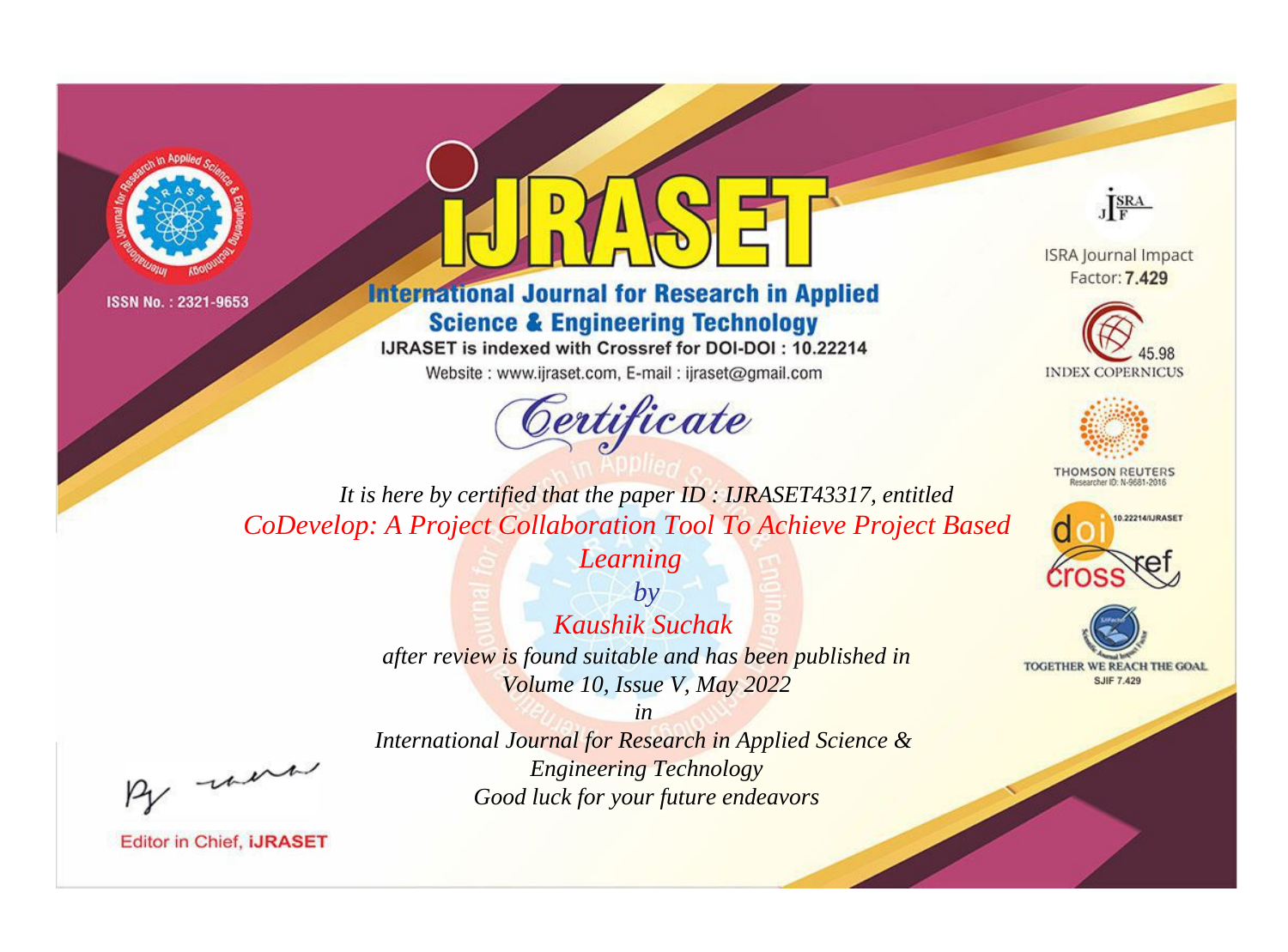



**International Journal for Research in Applied Science & Engineering Technology** 

IJRASET is indexed with Crossref for DOI-DOI: 10.22214

Website: www.ijraset.com, E-mail: ijraset@gmail.com





**ISRA Journal Impact** Factor: 7.429





**THOMSON REUTERS** 



TOGETHER WE REACH THE GOAL **SJIF 7.429** 

*It is here by certified that the paper ID : IJRASET43317, entitled CoDevelop: A Project Collaboration Tool To Achieve Project Based* 

*Learning*

*by Ritik Bhandare after review is found suitable and has been published in Volume 10, Issue V, May 2022*

, were

*International Journal for Research in Applied Science & Engineering Technology Good luck for your future endeavors*

*in*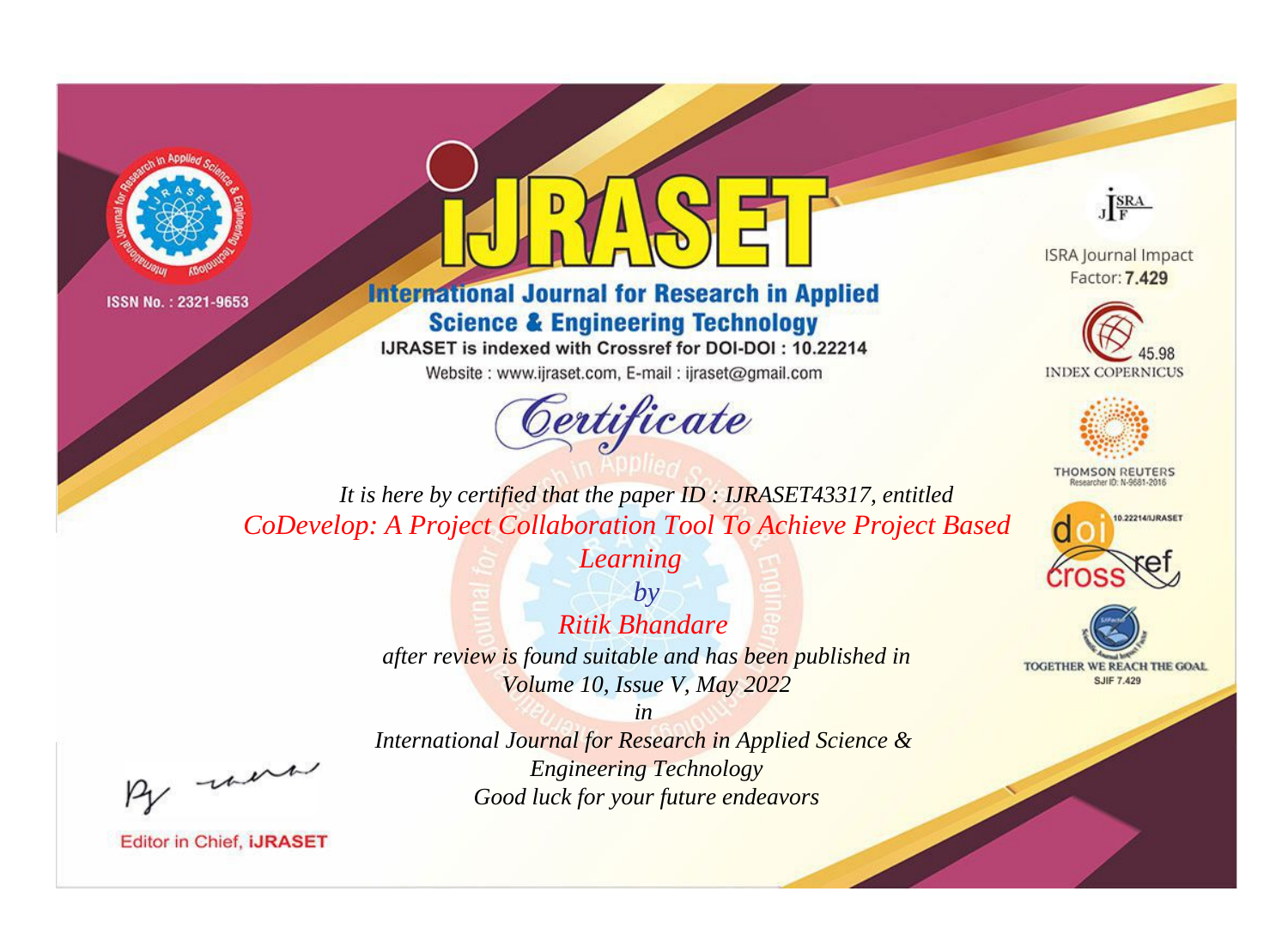



**International Journal for Research in Applied Science & Engineering Technology** 

IJRASET is indexed with Crossref for DOI-DOI: 10.22214

Website: www.ijraset.com, E-mail: ijraset@gmail.com





**ISRA Journal Impact** Factor: 7.429





**THOMSON REUTERS** 



TOGETHER WE REACH THE GOAL **SJIF 7.429** 

*It is here by certified that the paper ID : IJRASET43317, entitled CoDevelop: A Project Collaboration Tool To Achieve Project Based* 

*Learning*

*by Tanay Salve after review is found suitable and has been published in Volume 10, Issue V, May 2022*

, un

*International Journal for Research in Applied Science & Engineering Technology Good luck for your future endeavors*

*in*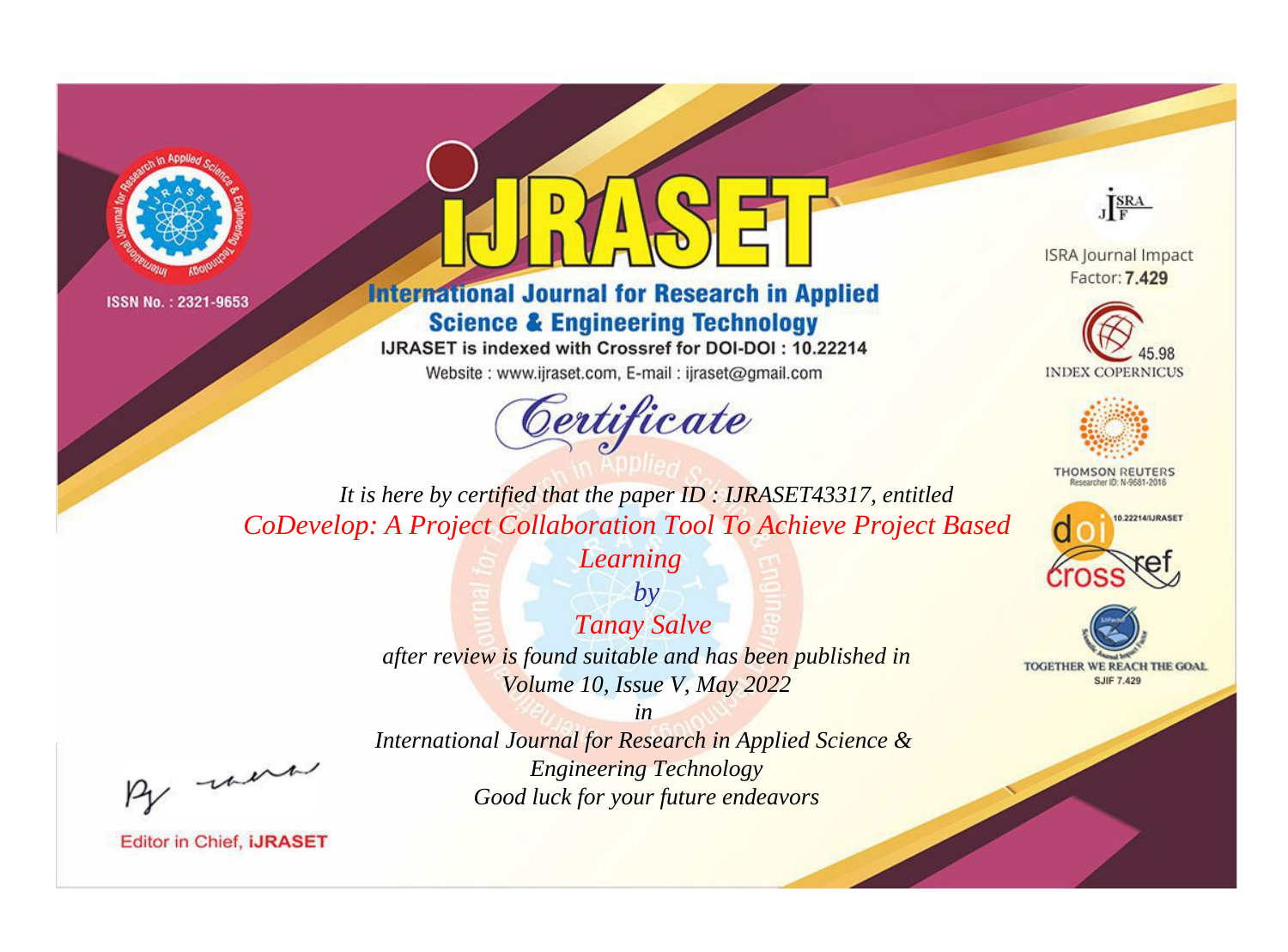



## **International Journal for Research in Applied Science & Engineering Technology**

IJRASET is indexed with Crossref for DOI-DOI: 10.22214

Website: www.ijraset.com, E-mail: ijraset@gmail.com



JERA

**ISRA Journal Impact** Factor: 7.429





**THOMSON REUTERS** 



TOGETHER WE REACH THE GOAL **SJIF 7.429** 

*It is here by certified that the paper ID : IJRASET43317, entitled CoDevelop: A Project Collaboration Tool To Achieve Project Based* 

*Learning*

*by Yash Dhole after review is found suitable and has been published in Volume 10, Issue V, May 2022*

, un

*International Journal for Research in Applied Science & Engineering Technology Good luck for your future endeavors*

*in*